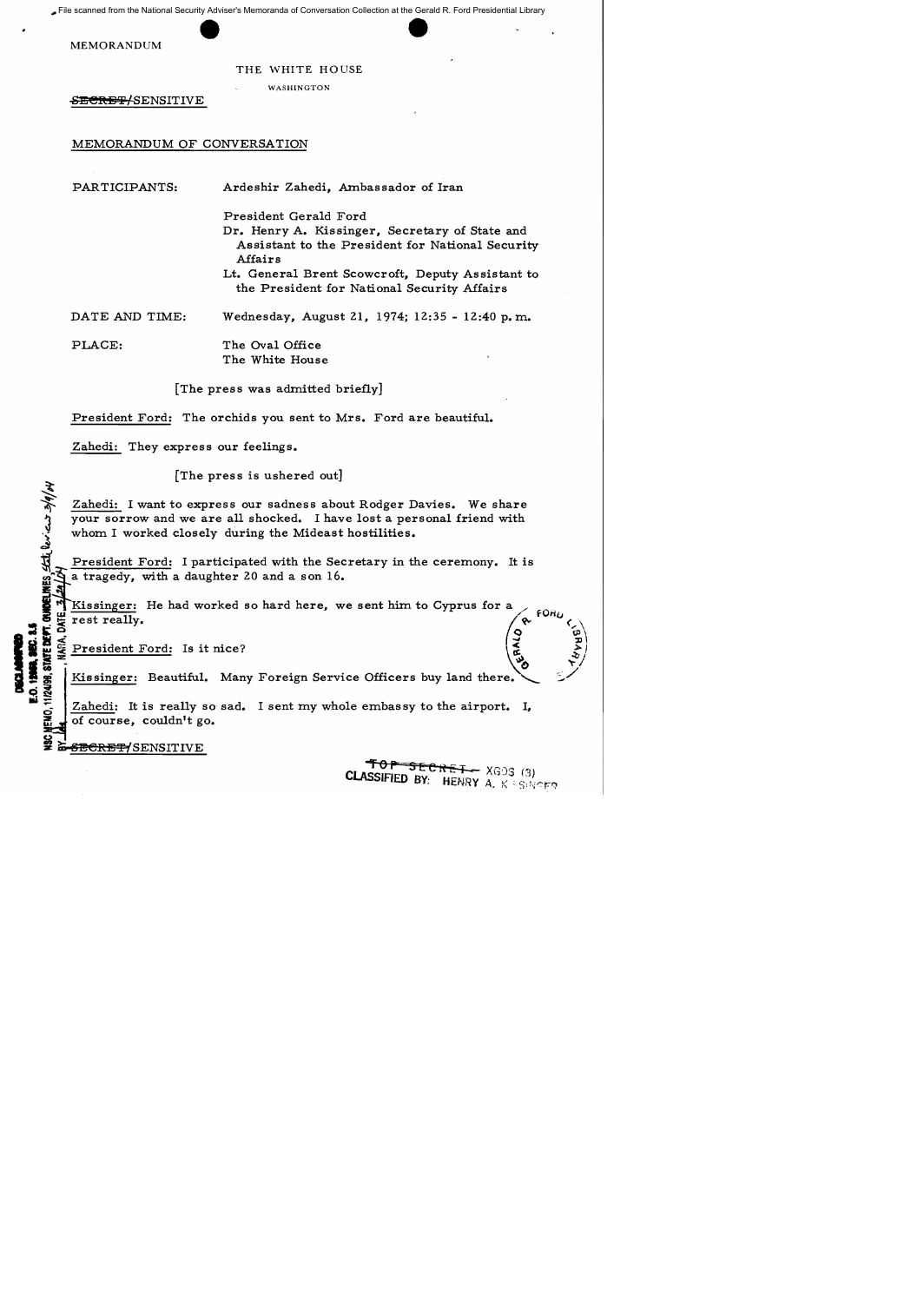## **SECREE/SENSITIVE** 2.

..

I was very pleased with the Rockefeller appointment. We have very close contacts with the Rockefellers. David is setting up a bank branch in Tehran. Our Minister of Finance and Minister of Economics -- he wears two hats -- is coming here to set up a joint commission.

I am glad Secretary Kis singer is heading your side rather than Simon. [laughter].

Kissinger: They don't care about me -- just so long as it is not Simon.

Zahedi: At the first one he talked to me but said he couldn't wait and went ahead and announced.

President Ford: The reaction to Rockefeller has been great. Even the Go14berg was not vitriolic. I know him well and we complement each other. He really seemed gung ho.

Kissinger: I never saw him so happy. He just wants to serve.

President Ford: He called Betty and me late last night. Happy is coming here Thursday. Betty is having her for lunch and we'll have him for that dinner I told you about.

Zahedi: I have been talking to our Ambassadors in Paris and London, and also His Majesty's feeling was excellent. He knows Iran and we have close relationship with Iran.

President Ford: I hope in the not too distant future I can get to meet the Shah. I like to deal on a personal basis.

Zahedi: I agree. Anything I can do to assist in that. The U.S. holds the hi ghest place in his heart. It has always been so. The U.S. has helped when we needed it, without strings. We remember those days  $-$ - as I will say in an address at Kent University. So many forget all that the U.S. has done.

President: That is very useful. In Middle America they don't always appreciate foreign aid, "and it helps to hear foreigners express this.

Zahedi: I will do it. I will also be in Southern California where I am going to present a check for \$1 million.

Kissinger: The Shah has always been our best friend. Last fall several countries permitted Soviet overflights. One Israeli Minister did and he was promptly so tried.

## 1<del>DGRET/</del>SENSITIVE

 $FOR_O$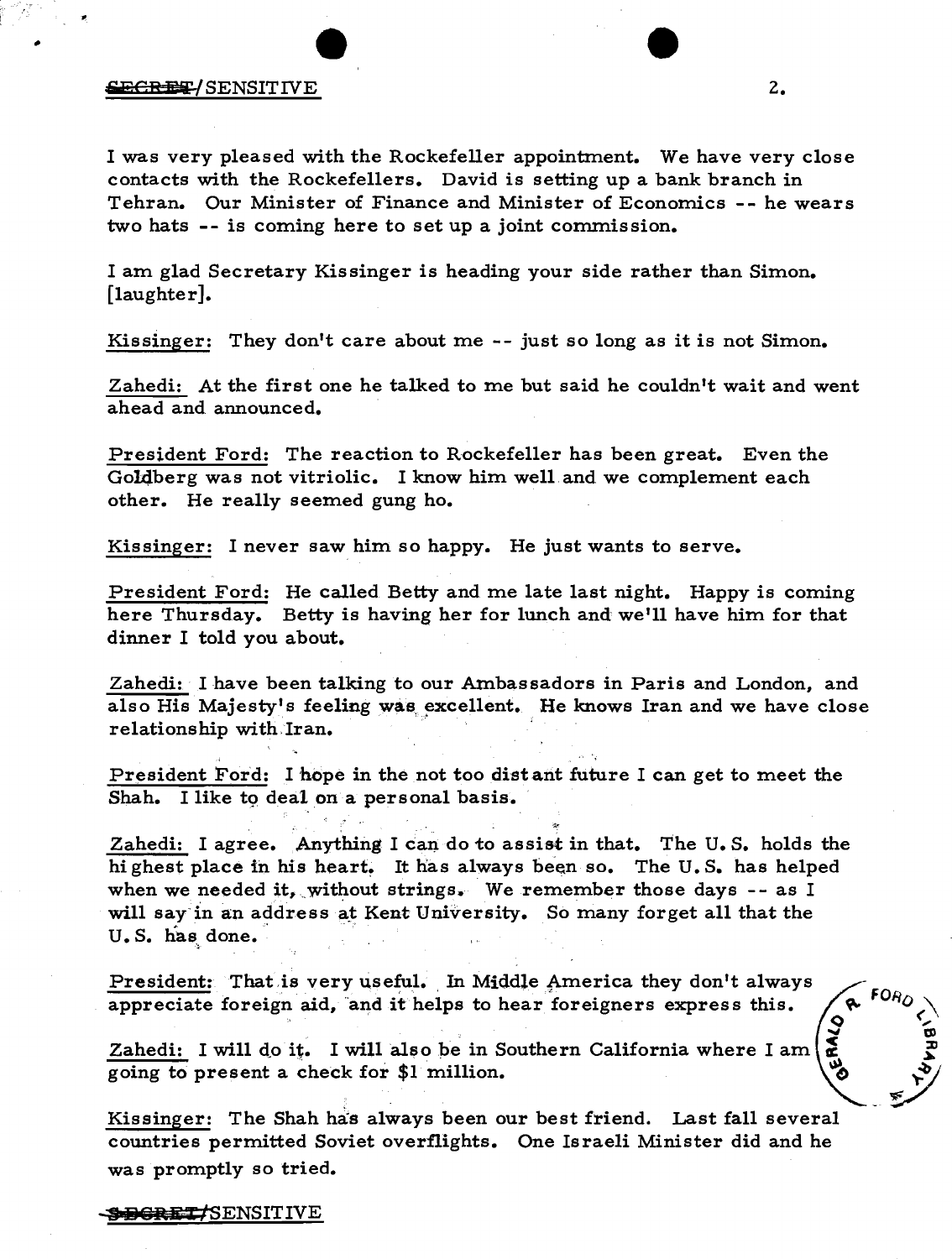## $S<sub>1</sub>$  set  $S<sub>2</sub>$  set  $S<sub>3</sub>$  set  $S<sub>4</sub>$  set  $S<sub>3</sub>$  set  $S<sub>4</sub>$

Zahedi: The oil problem -- there is one. I want to do what I can. Jamieson had a good talk and lunch with the Shah. A minor problem is participation with Saudi Arabia. 60/40 and what they pay for participation. It should be at 93% of the posted price -- \$10 something. Some countries want to do away wi th the posted price. We get \$7 for our particular oil and Saudi Arabia and others get \$10.

Kis singer: The basic point is that these prices are complicated. The Shah's view is he gets 15% less on buy-back oil than the Saudis. Iran is tied to the price of oil, but Saudi Arabia can maneuver around and vary the participation.

Zahedi: I will work on it and we want to help and we understand the problem.

President: Please express to the Shah my deep appreciation for this attitude.

\* \* \* \*

 $FOR<sub>L</sub>$ 

**BGRET/SENSITIVE**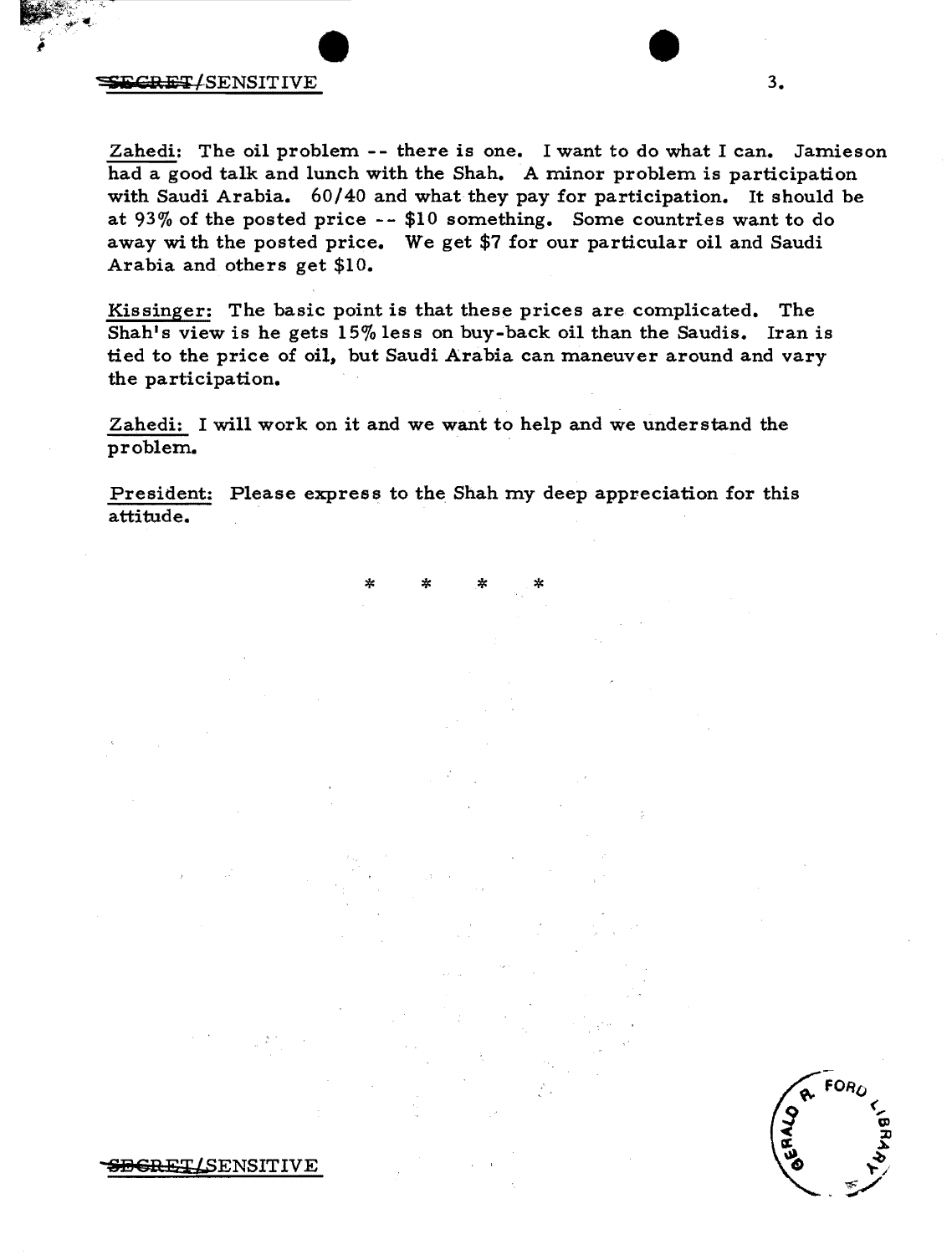$P/$ Zahede /K<br>2 (Clug 74 Travender  $12:51-15:4$ P Potter you en 1 met au brunty They expose one feeling. Want to sypass me salves about Royer Dams We Persont than you corrent out an obortel. blam lot a promoval faint of others I weaked  $\mathbb{E}[\mathcal{H}]$ Clark drang me host (più actri) P & partie of sig in cremen . Thoughty w/a drughts 22 00 2016 R de had wurked so hard have, we sent hem to ley par for a rest walky. P & it min? K Bentify Mong FS O's by land true. 2 Rully so sail. Surt my whole end, & ourport If come condet ps. Ung plumed ws/ Rock oppt. Wh or have my close contacts is Rocks. Daniel setting my Bomb brown Chat Lehren. Om hin Fin + hin - (2 hat) curing have to set my point emser Glad Kott braching on 1 th rather Than Sim K "Dut can don't me - part so long or not some  $\frac{2}{3}$  (ort penturo) 2 after 1st an Infahilt me but said he combined crowl + went alread + annumeral Recitin E Rock his bonne quest Even Could. not which i I know him will a we complement énhorture Hendly suriel quy ho-K Une sure solonggey. He just worts to. sent 1/12 carled Setty + me lot last my til. bankloppy **DECLASSIFIEI** E.O. 12958, SEC. 3.5 NSC MEMO, 11/24196, STATE DEPT. GUIDELINES, State leviews 3/4/04 BY Mag NARA, DATE 3/24/04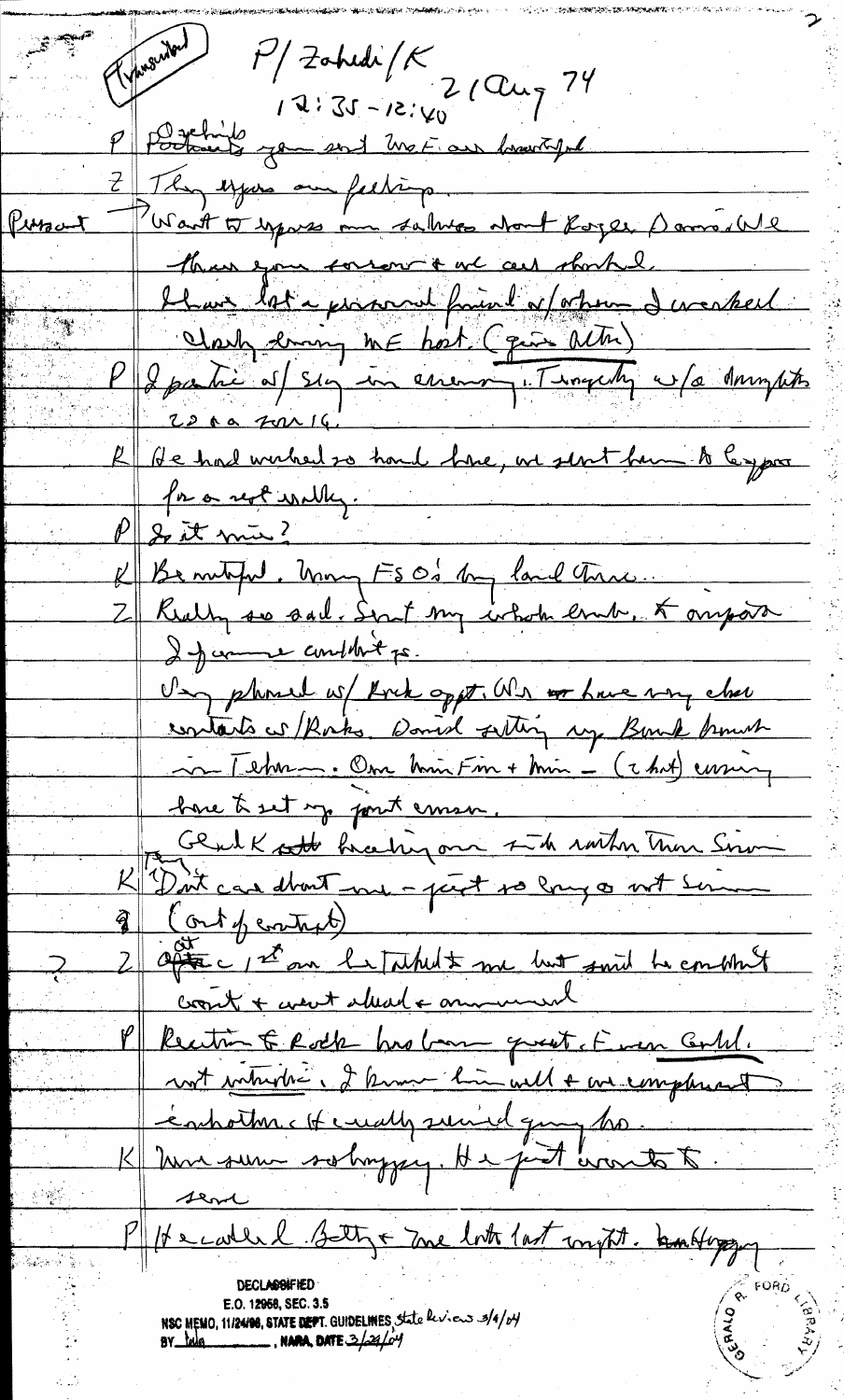uning lawn Thams. Bitter hang but for love a bre him for that changes & MI jun about. Z Twelking & our ands in Pris & funder rate Nor frehing was epeelbert. H2 knows from + we have don substanding w/ bar Hope in not telent future can get a most Stack With to shalor performed lovers I agree anything I can be to secret in that If hypost place in his hunt. It the always Coron 20, US has belged on here we worked to a stamp. We unumber that days - or Devill In in all we at K and chin So many fayet att that US has done Very safel to condite america top don't odbronz oppere. Perceiza vil a haljo to hun famigur espas. Ismillet it absin 5. Cal when I going to frans cerch pr / ml K Shop his drive bon one hot finand host foll, served controve from the Sor oruph with an I muster did & was purythe satud. Oilproblem - Thus is one. I writ & dr whit 2  $\leftarrow$ Cris. Jameson bond garal Tath & bruch a (Chatmoin prob. is partiron w/SA 60/90 octat They pay for gartingation - should hat 88 footid princ -10 monthly. Same comprise wort to do long of pstal price, We get 2 for motors Partie au + SAX ortures jut "10. Bagie port - that prices ver completent. Shakimo